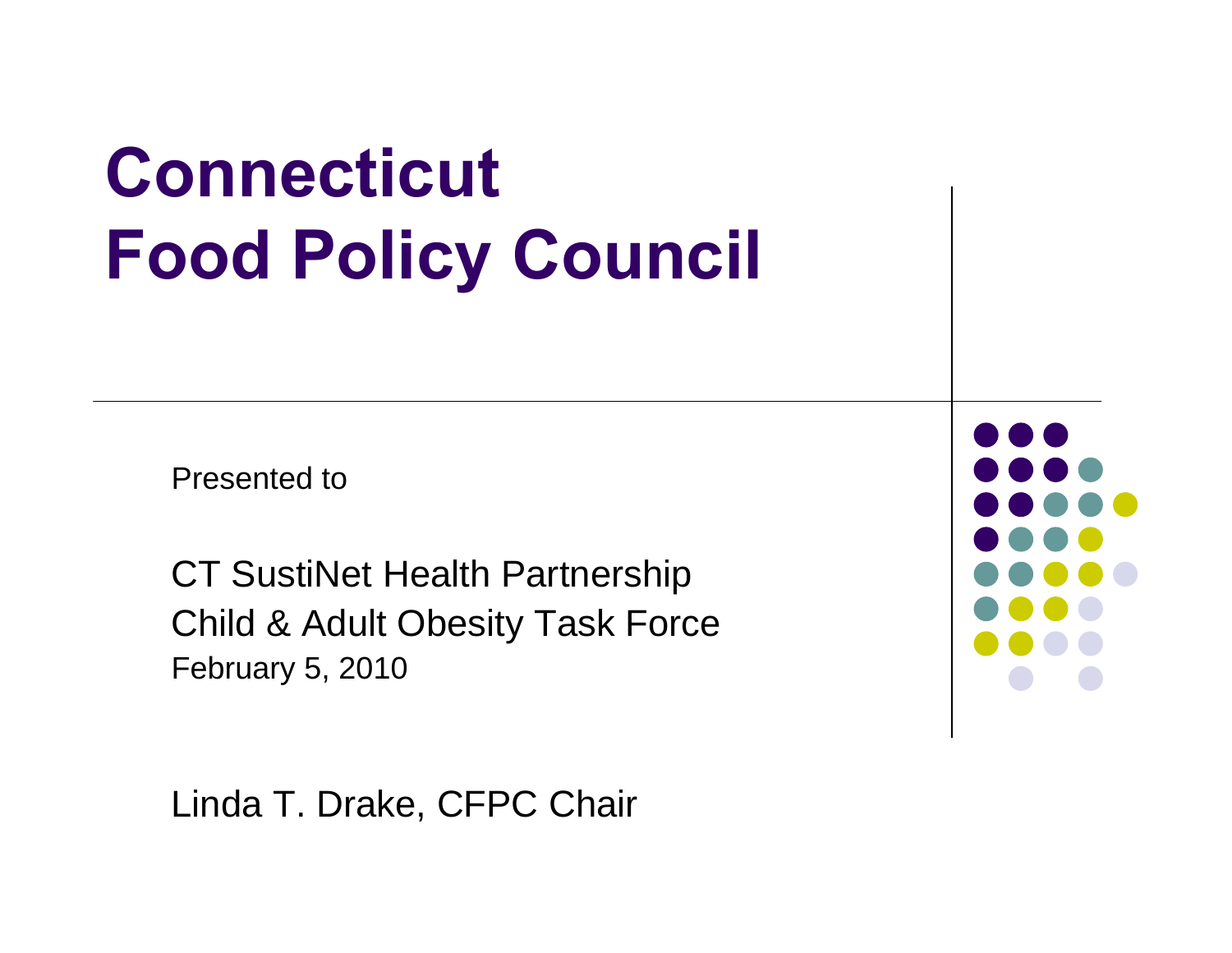## **CT Food Policy Council**



- $\bullet$  Legislated in 1997, Public Act 97-11 charged the Connecticut Food Policy Council to:
- Develop, coordinate and implement a food system policy linking economic development, environmental protection and preservation with farming and urban issues.
- Review and comment on any proposed state legislation and regulations that impact on food policy and food security.
- $\bullet$ Make recommendations to the Governor.
- $\bullet$ Prepare and submit an annual report to the General Assembly.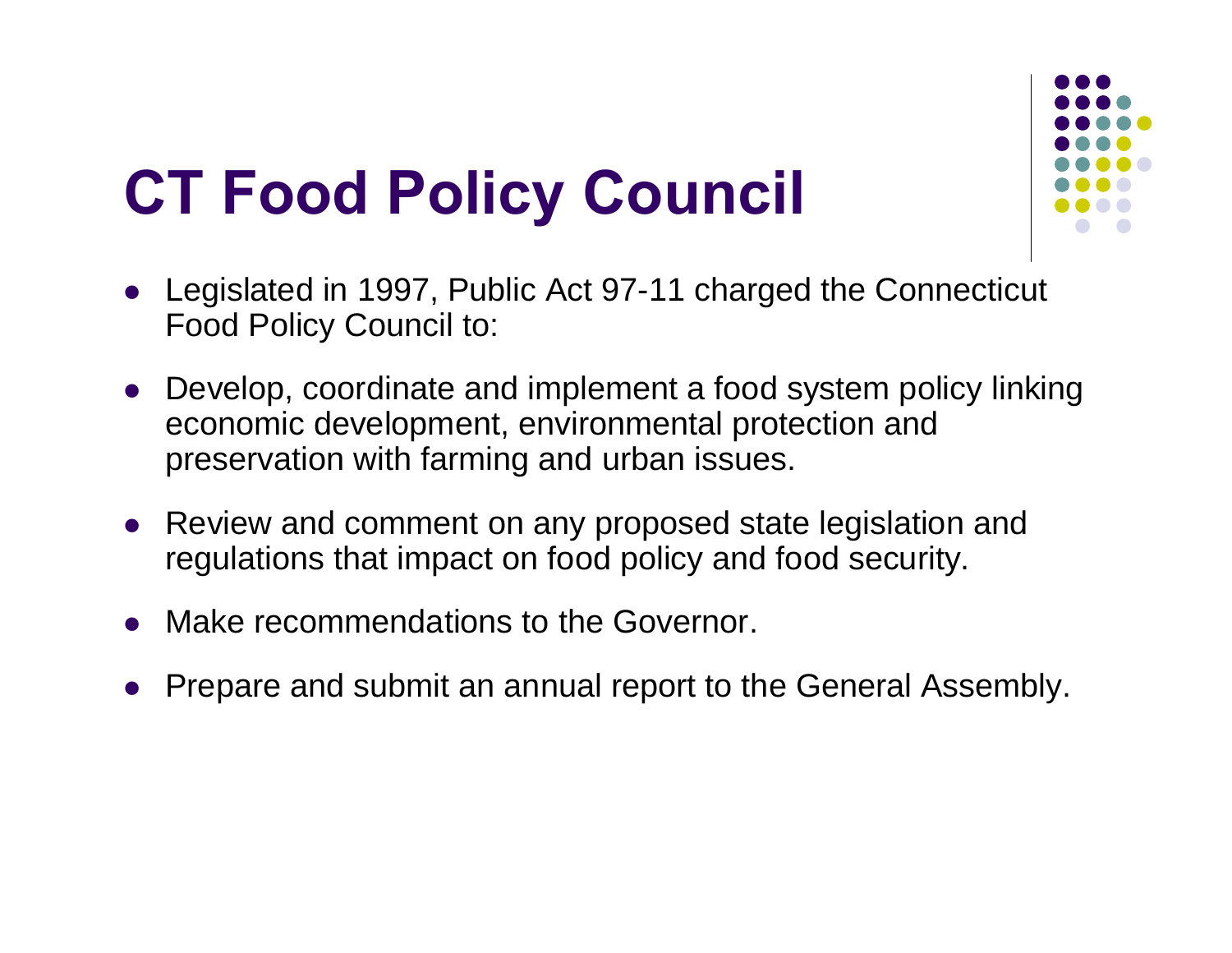## **CFPC Membership**

- $\bullet$  Commissioner or designee from CT State Departments of:
	- Administrative Services (DAS)
	- **Agriculture**
	- **Education**
	- Public Health
	- Social Services
	- $\bullet$ **Transportation**

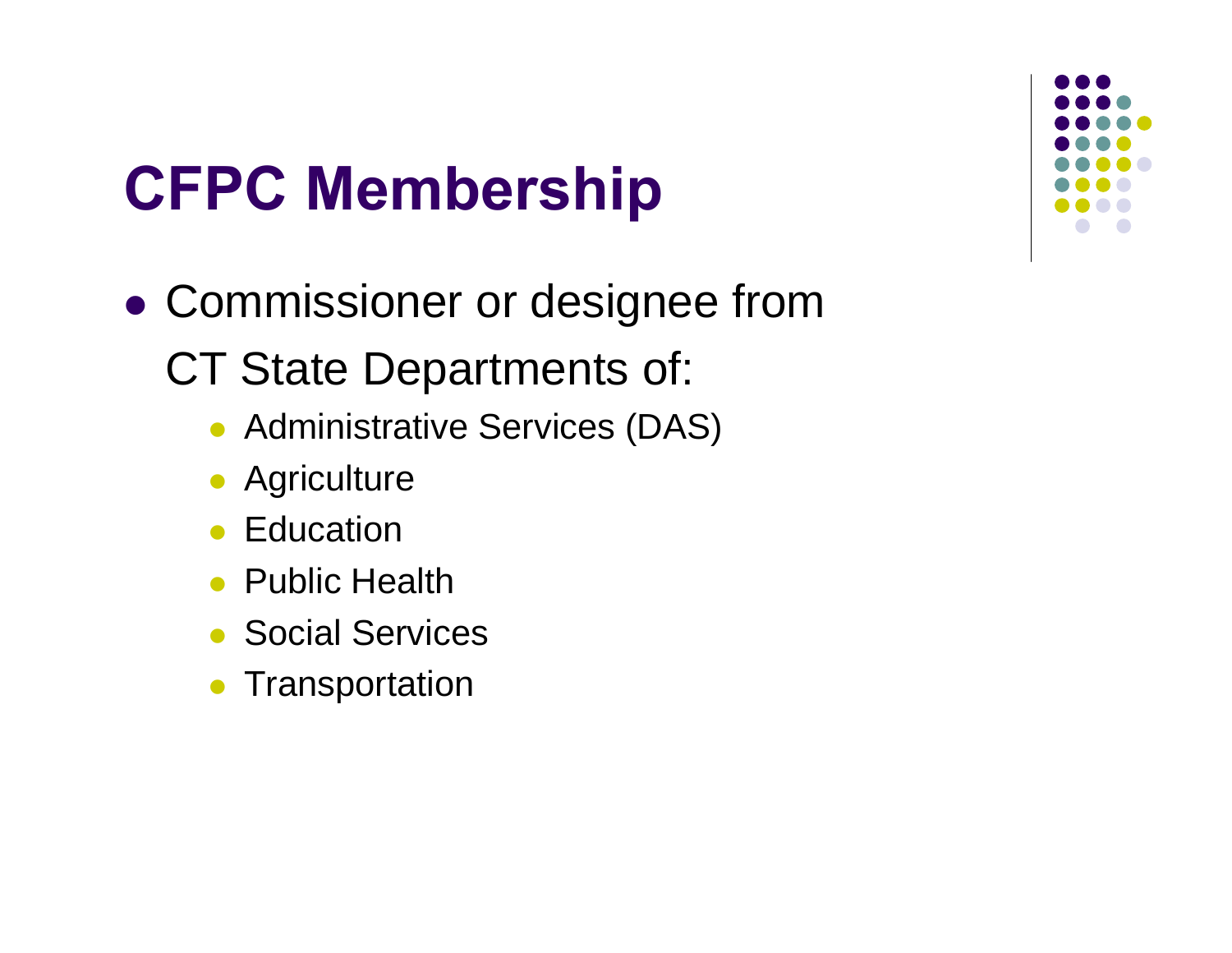## **CFPC Membership**

- $\bullet$  Representatives from:
	- $\bullet$ Anti-hunger organization
	- Food retailer
	- Produce wholesaler
	- 2 involved in agriculture
	- $\bullet$ UConn Cooperative Extension System

These members are appointed by specific leaders of the Connecticut General Assembly.

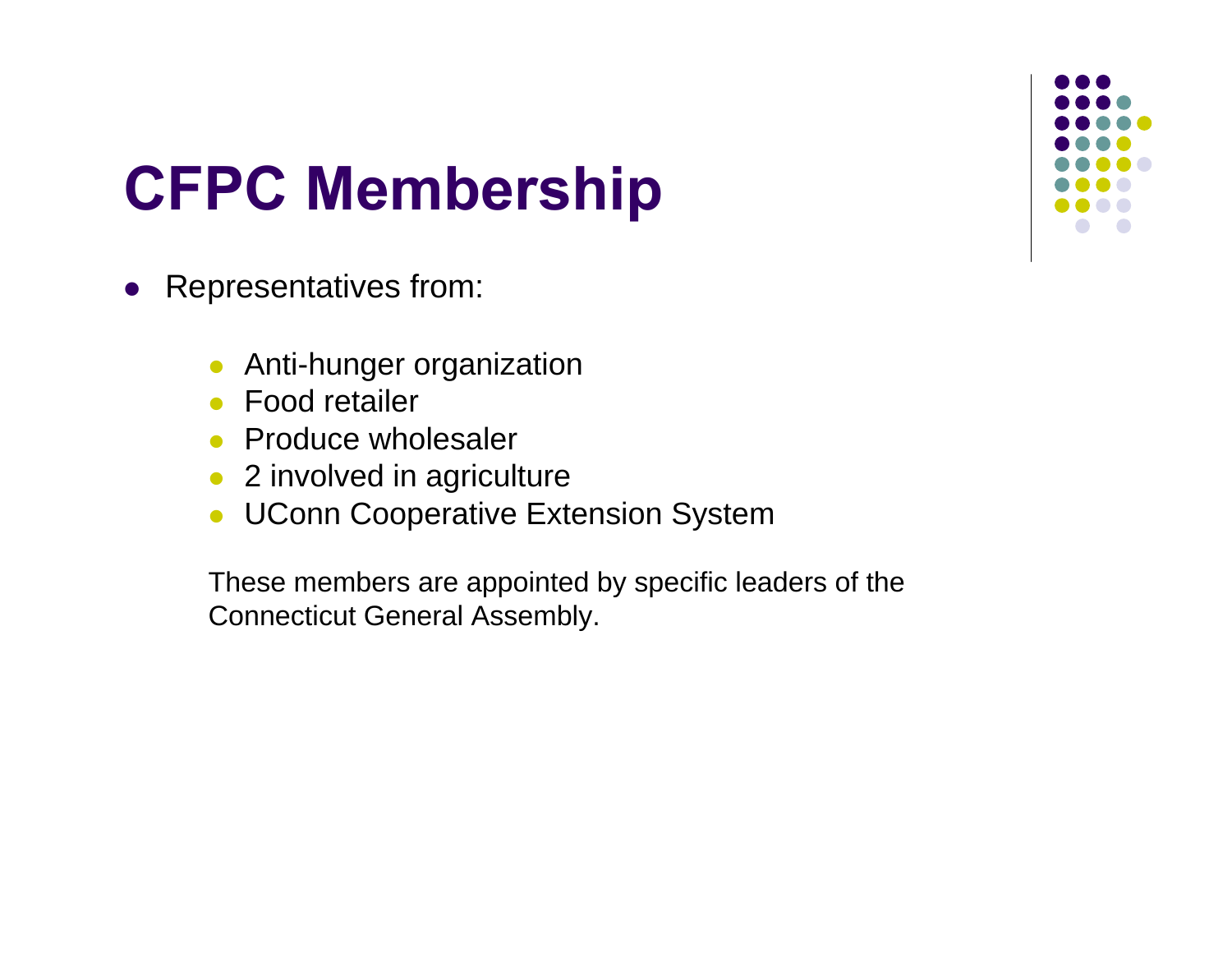## **What is policy?**



- $\bullet$  Policy a course of action chosen by public or institutional authorities to address a given problem.
- Policies involve rules, regulations, and laws, that influence programs, institutions, businesses, organizations and citizens at the local, state, regional and federal levels.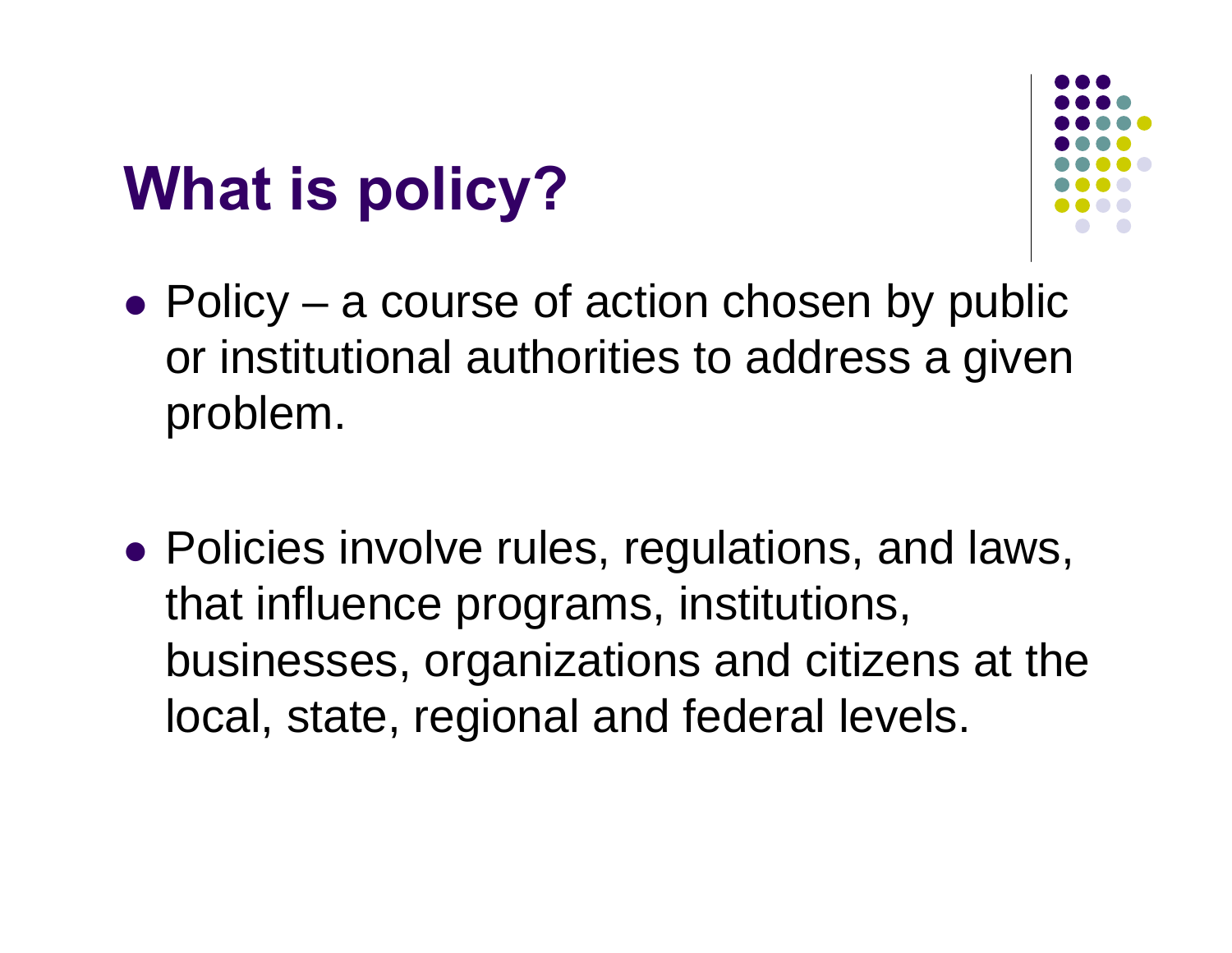## **Policy & the food system**



• Policies influence the food system from production to food waste disposal!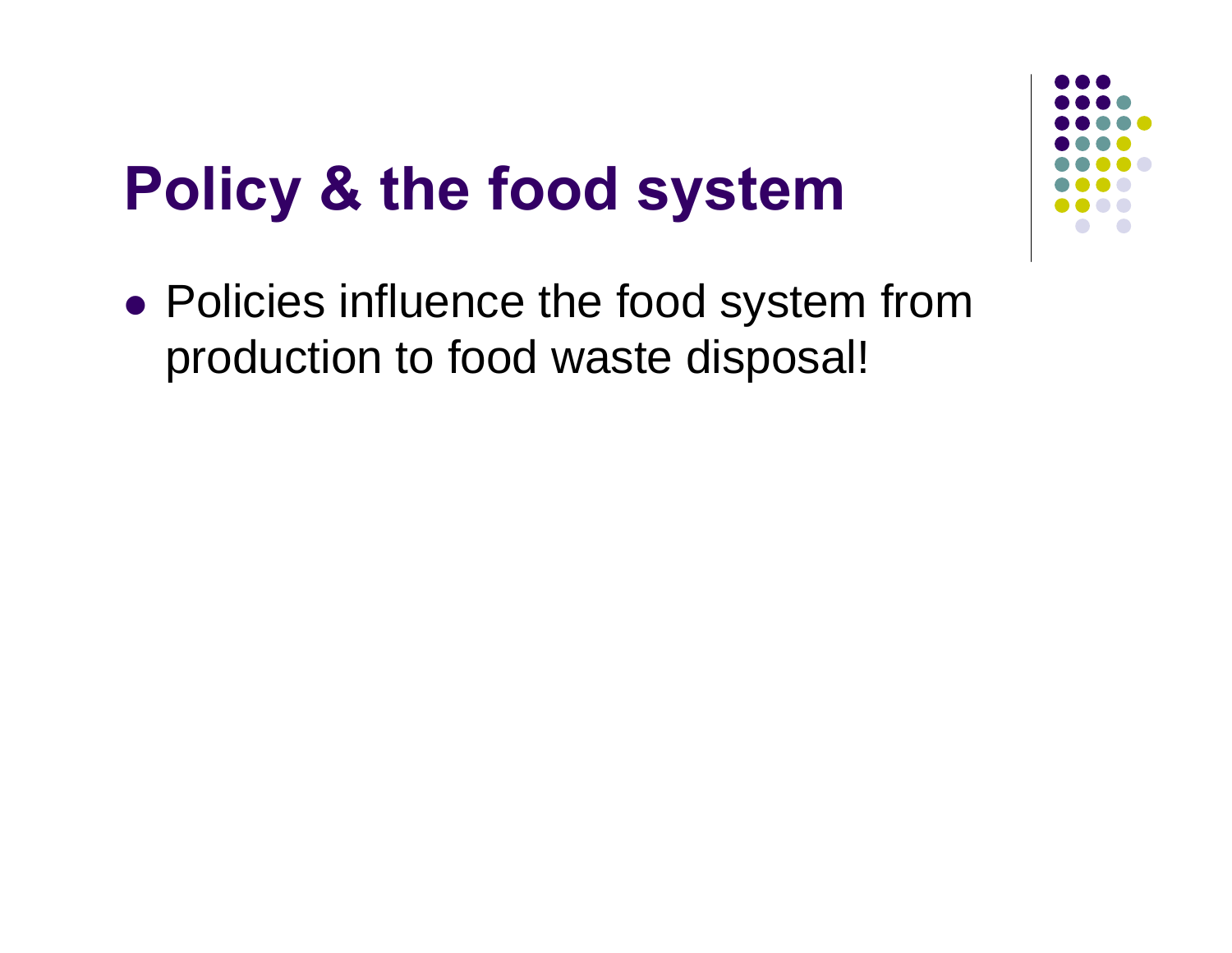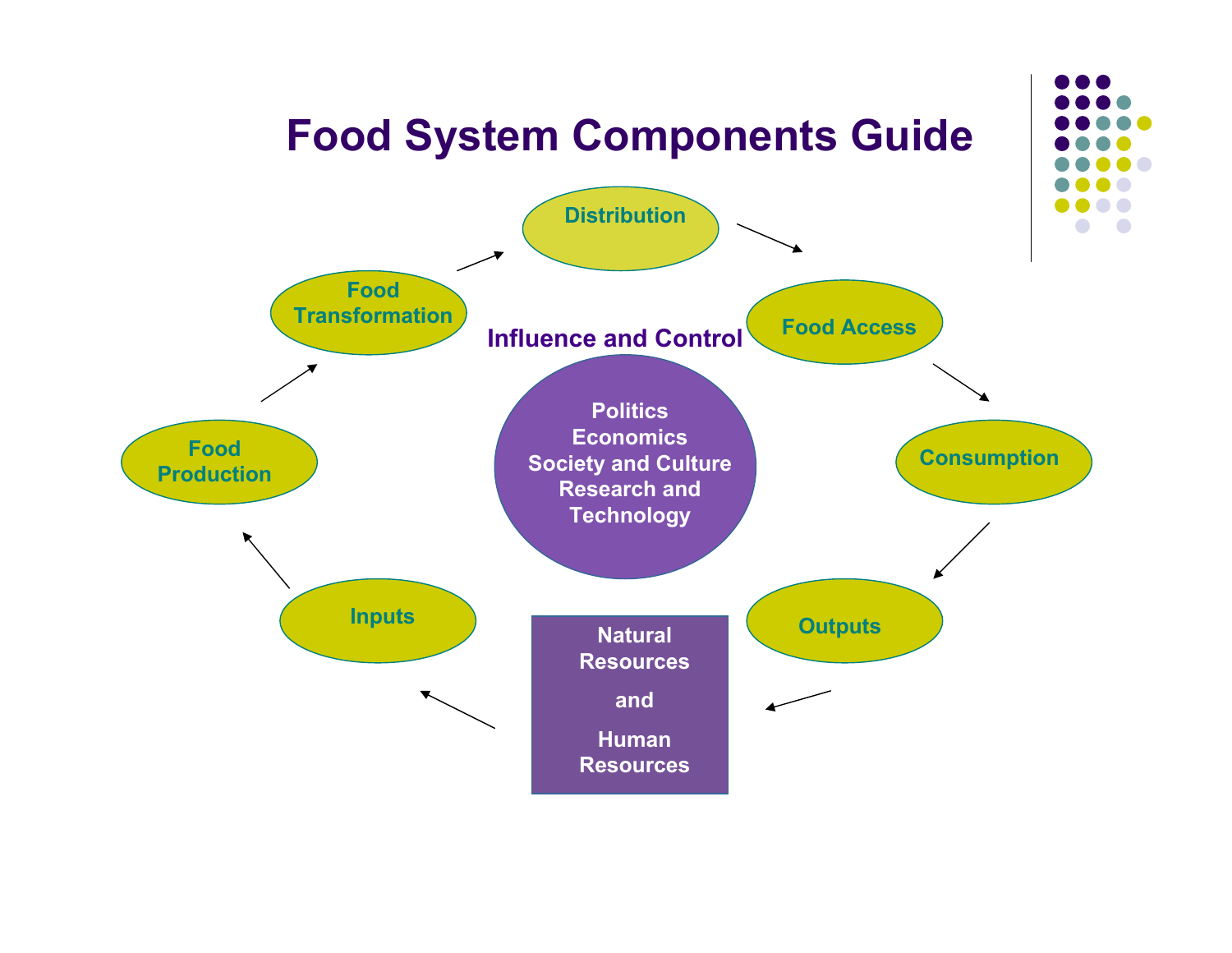## **How do policies affect the food system?**

- Agricultural "Inputs"
	- Farmland Preservation
- Food Production
	- Farm subsidies/price supports
	- Sustainability issues

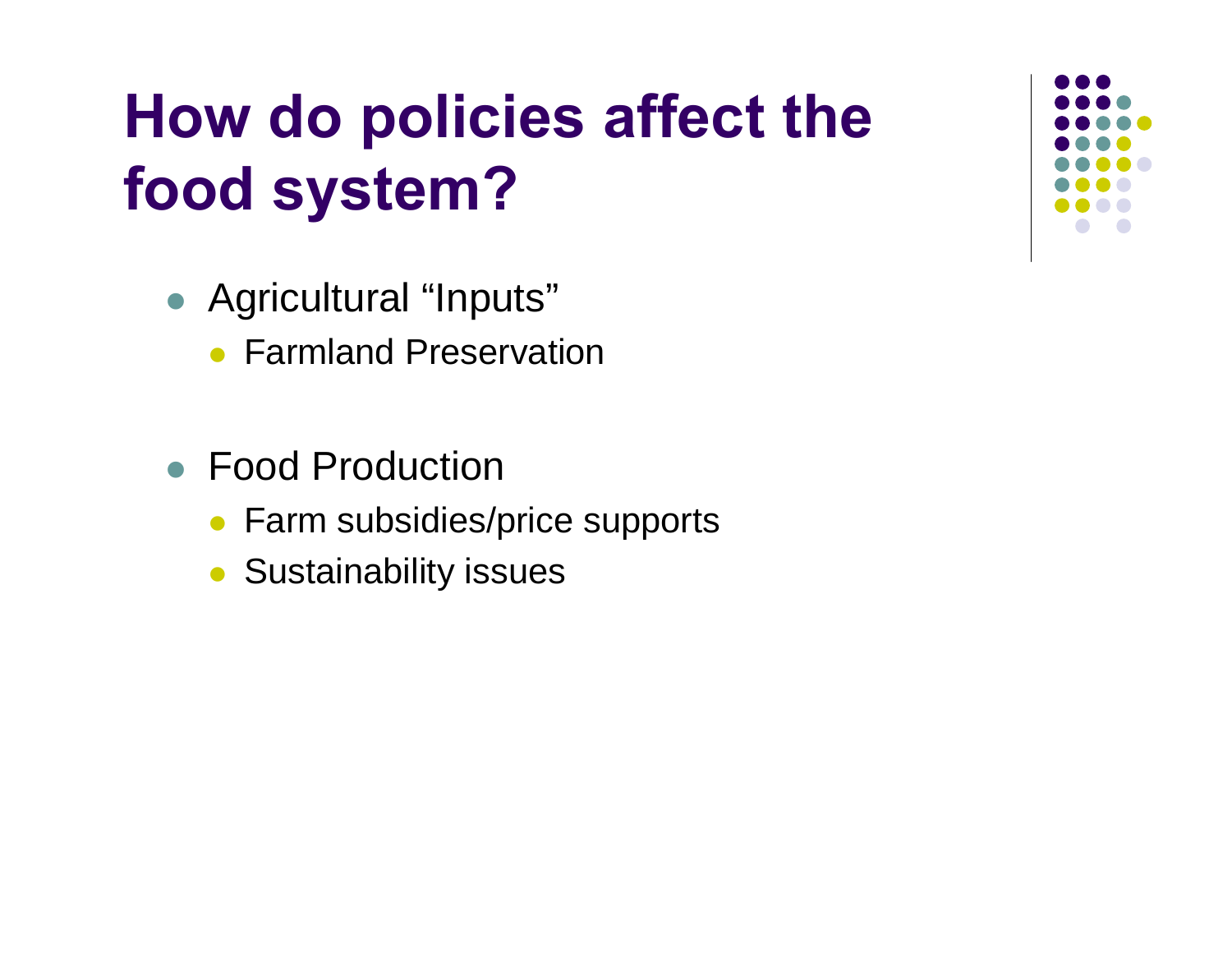## **How do policies affect the food system?**

- Food Transformation
	- Food safety and processing policies
	- $\bullet$ Meat processing
- Food Distribution
	- $\bullet$ Geographic preference
	- $\bullet$ Wholesaler policies

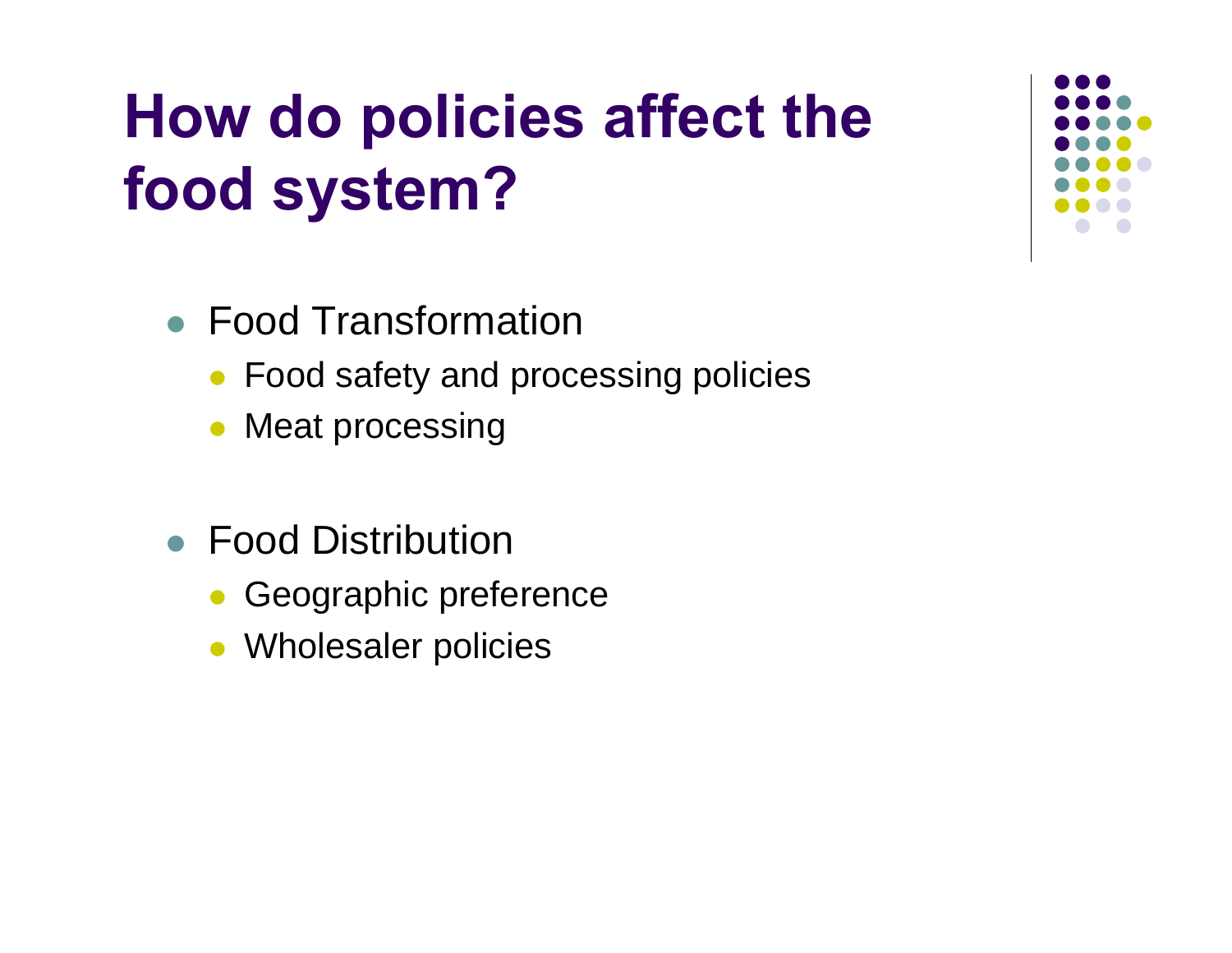

# **Food Access & Consumption**

- Money
- Transportation
- Knowledge and skills
- Food storage and preparation resources
- Food safety
- Family dynamics, peer influence
- Health, culture, education
- Larger food environment -- availability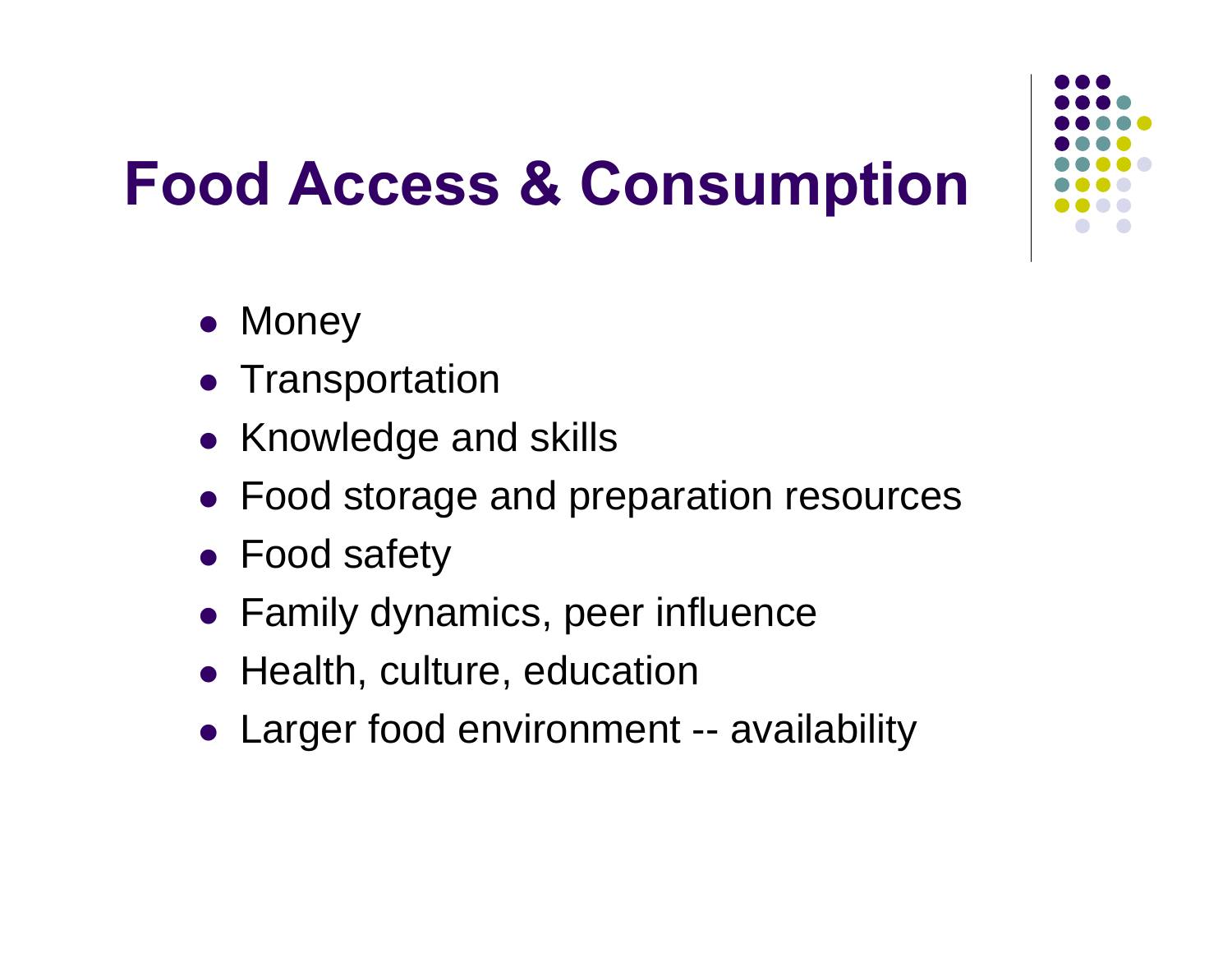### **Food Access**

#### z **Money**

- Food assistance program policies
- Affordable healthy food
- $\bullet$ Taxes

#### **• Larger Food Environment**

- Supermarket policies in underserved areas
- $\bullet$  Local food policies (zoning for community gardens, farmers markets, meat processing facilities)
- School food policies (including food service contractors)

#### **• Transportation policies**

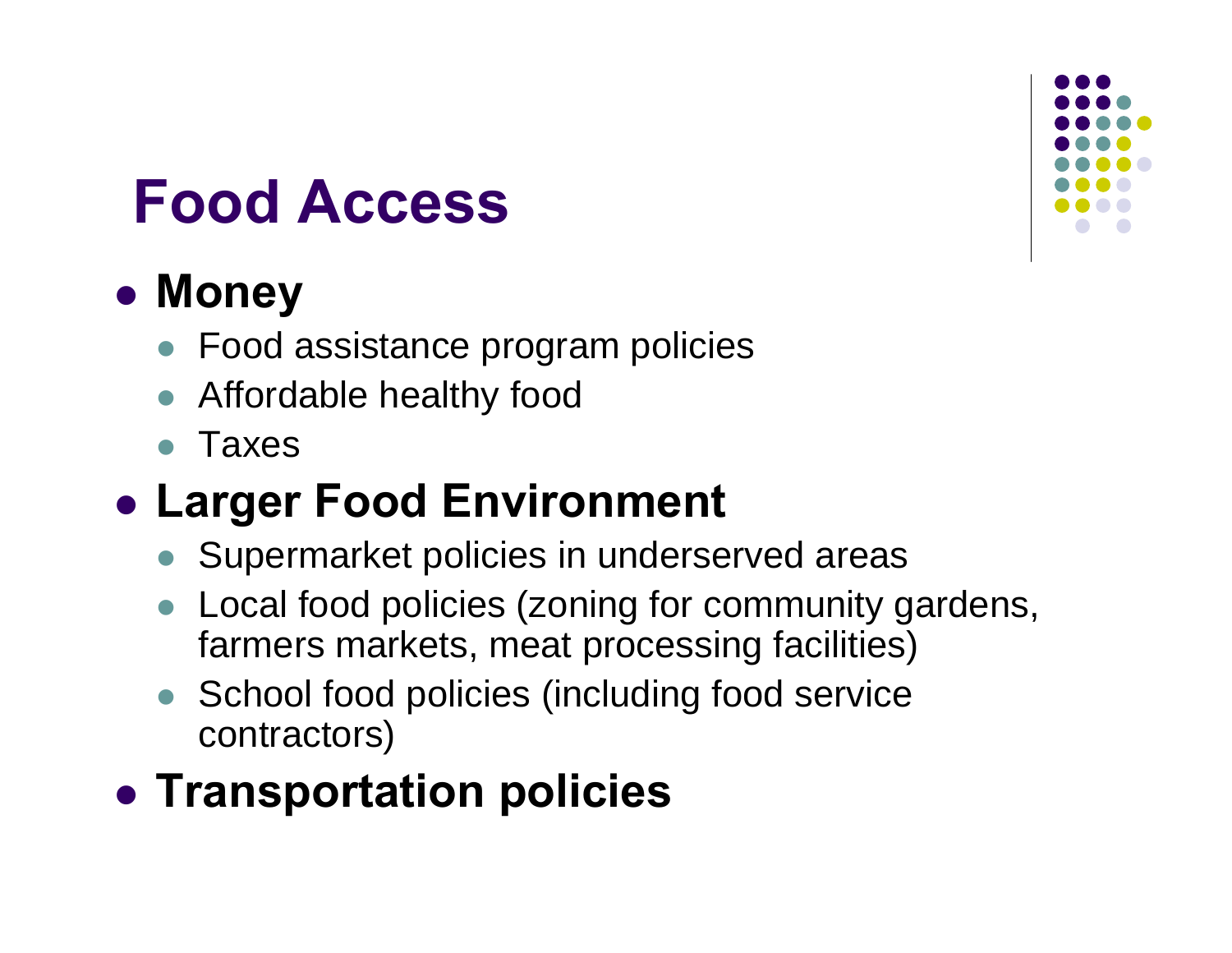# **Consumption & Food Choices**

#### **• Knowledge and Skills**

- Nutrition education policies
- $\bullet$ Community programs to increase cooking skills
- Food Marketing
- Food Labels
	- Front of package nutrition labels
	- $\bullet$  Health claims
	- Menu labeling
- USDA/HHS Dietary guidance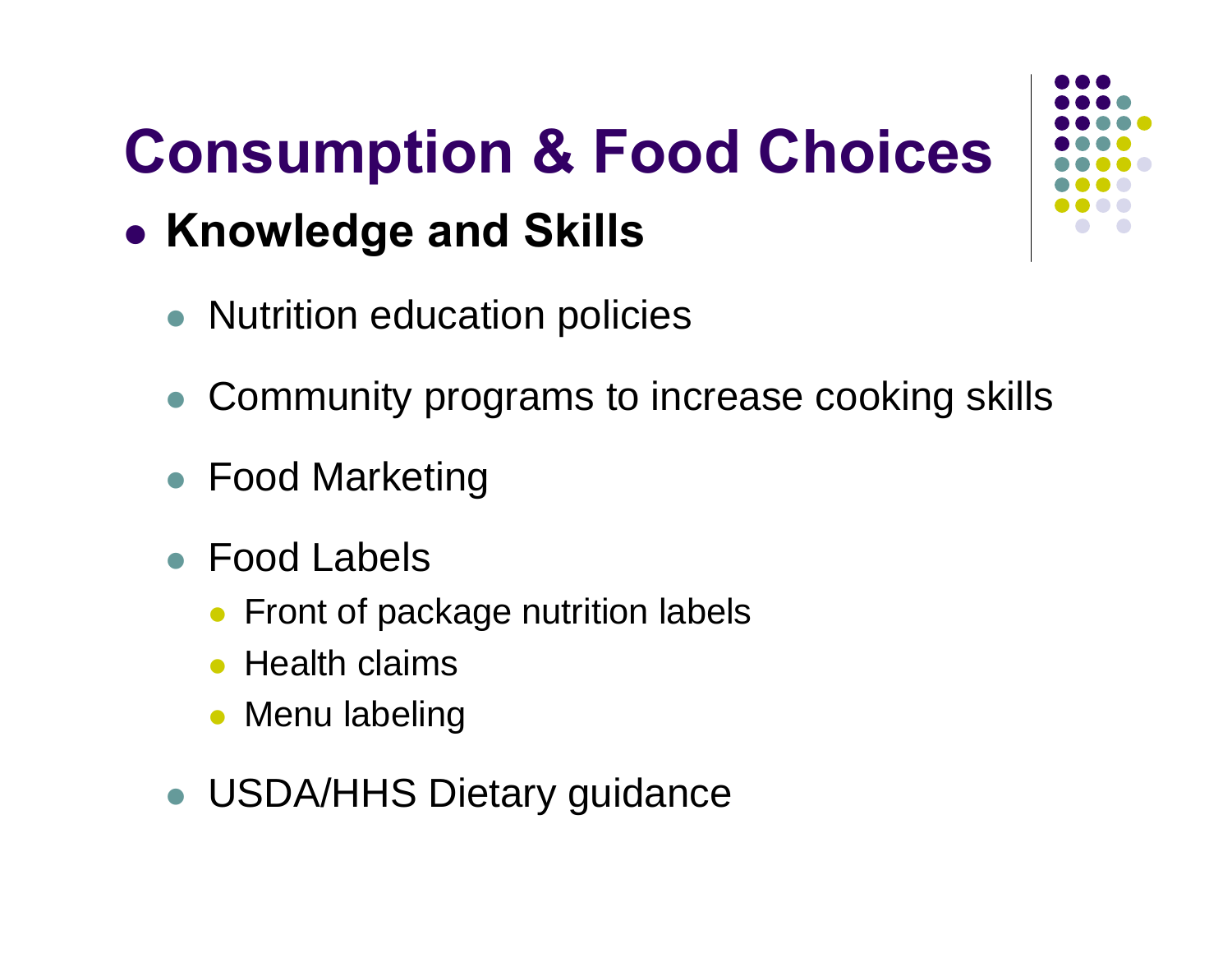# **Consumption & food choice,**

**continued**

### z **Food storage/food safety**

- Landlords
- Public health issues/disaster planning

### **• Culture**

- Language barriers
- Access to meet cultural food preferences

### z **Health**

- Health insurance policies
- Access to doctors/hospitals/dietitians

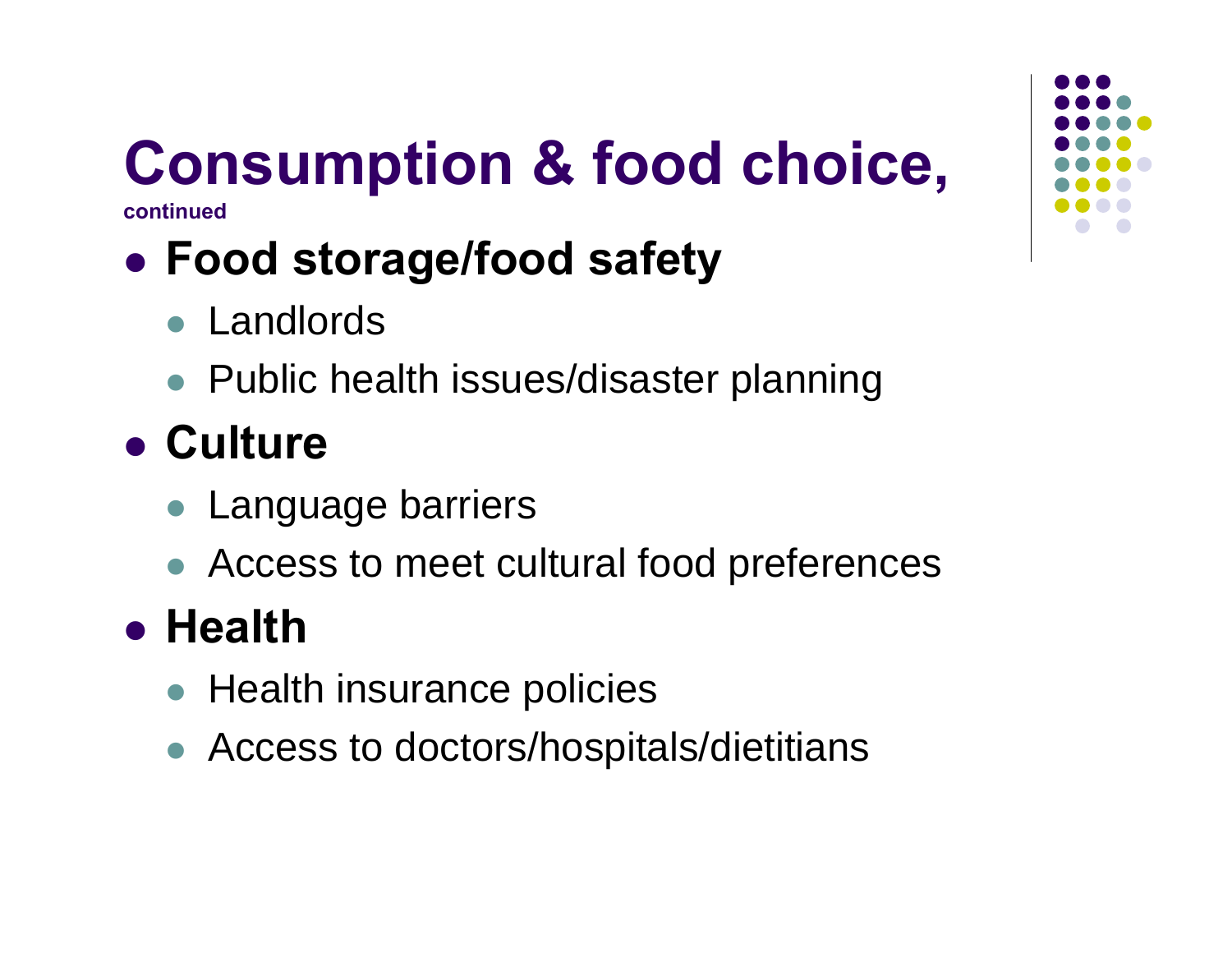## **CFPC projects**



#### • Forums

- $\bullet$ 1999 – *Save the Land*
- z 2001 *Food Safety Policy*
- $\bullet$ 2004 – *The Next Agricultural Economy in Connecticut*
- z 2005 *Nutrition Education – Working together in Connecticut*
- z 2006 *Home Plate – Putting Local Foods on the Menu*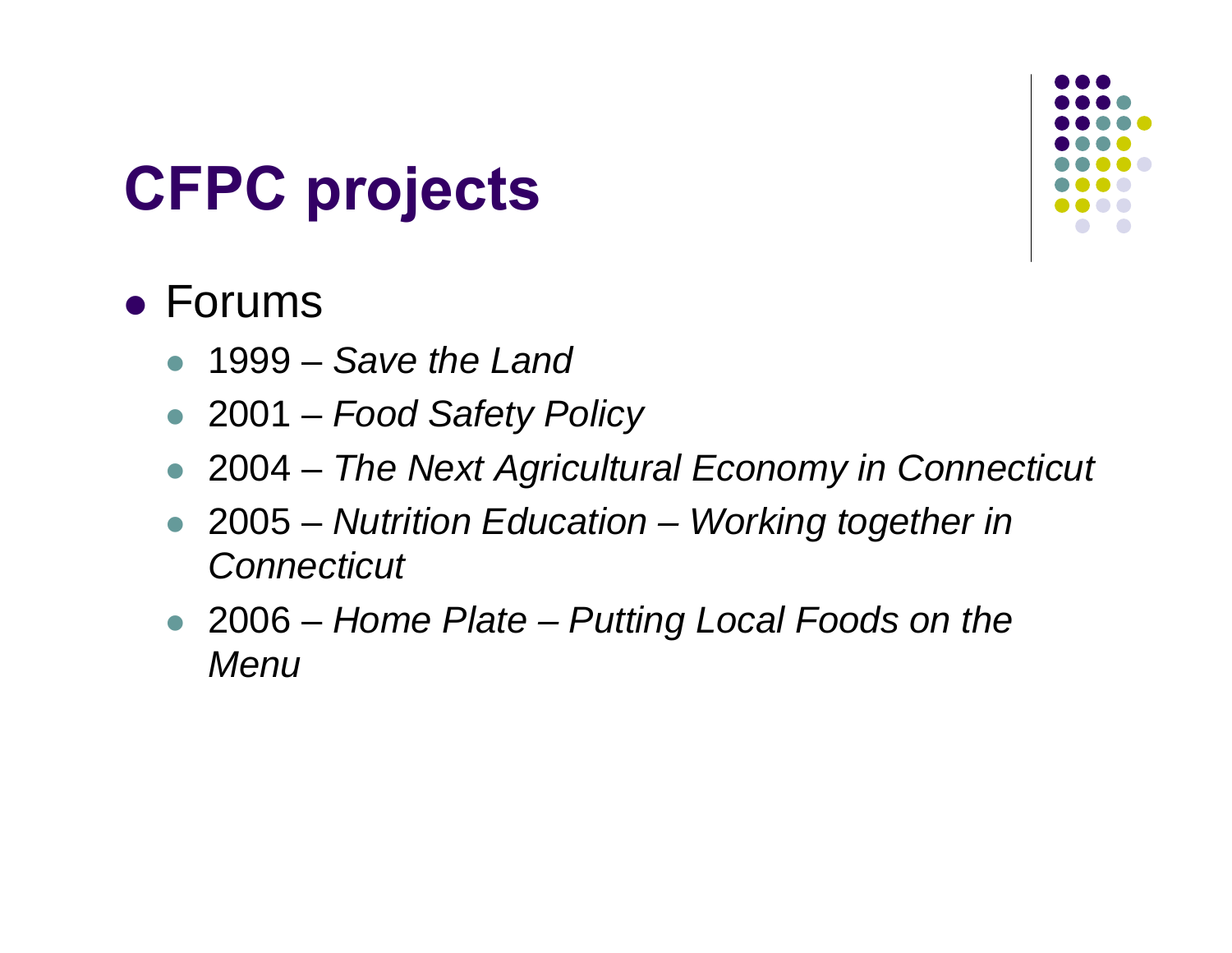## **CFPC Projects**



- CT Farm Map 2002, 2005
- $\bullet$  New Directions for Agricultural Policy in CT
	- (with the Hartford Food System and the Northeast Sustainable Agricultural Working Group)
- $\bullet$  National Conference of State Legislatures
	- Meeting in June, 2006
- Nutrition Education Website
	- $\bullet$ **[www.ctnutritioneducators.org](http://www.ctnutritioneducators.org/)**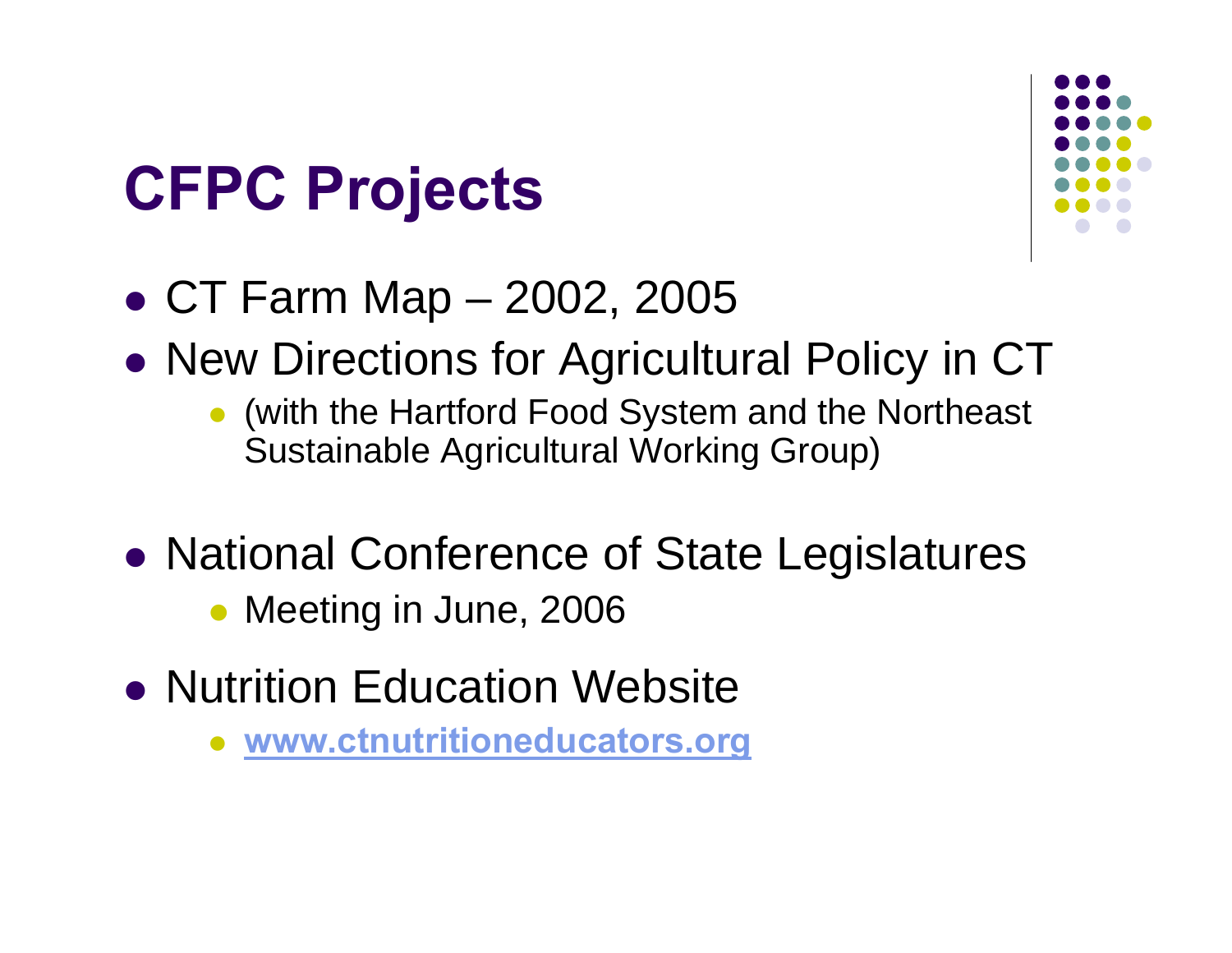## **CFPC Publications**



- Food security indicators reports 1999-2002
- New Directions in Agriculture report 2003
- $\bullet$ What's Cooking in CT Schools? – <sup>2004</sup>

**<http://www.foodpc.state.ct.us/images/Report.pdf>**

- Community Food Security in CT *an evaluation and ranking of 169 towns* – 2005
	- $\bullet$ **http://www.foodpc.state.ct.us/images/CFS%20in%20CT.pdf**
- Farm-Fresh Summertime Cookbook 2008
	- $\bullet$  In English and Spanish **<http://www.foodpc.state.ct.us/images/Report.pdf>**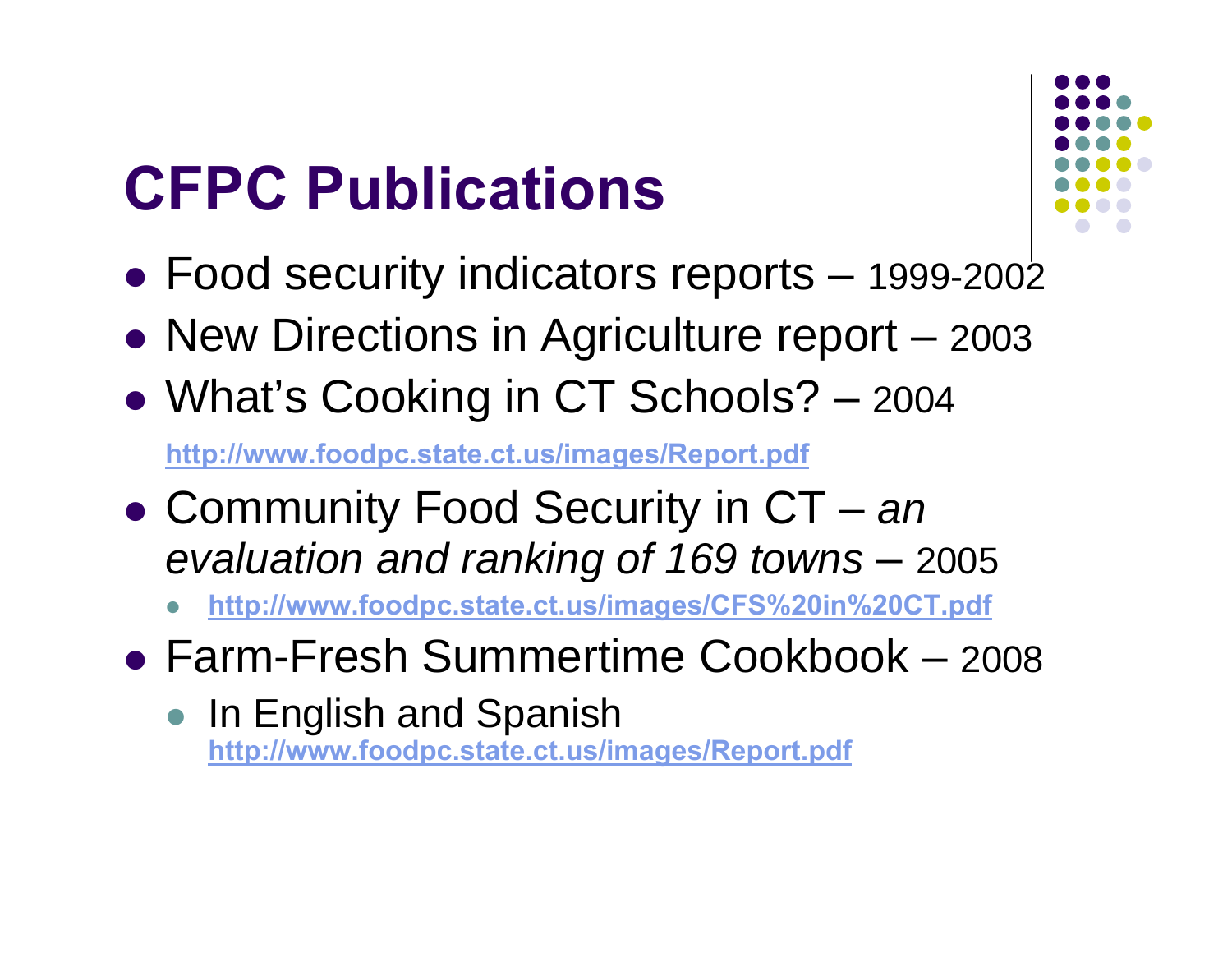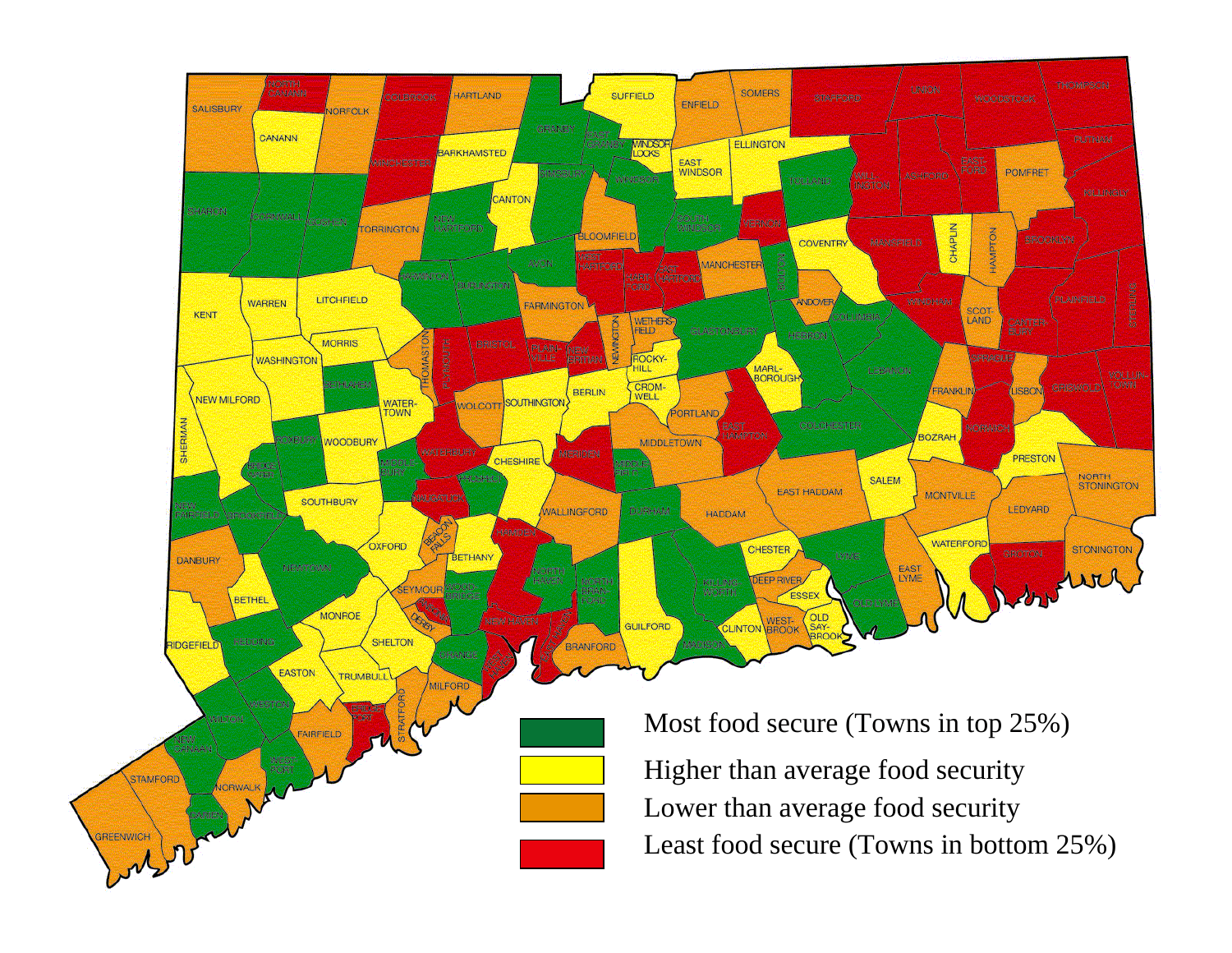## **CFPC Priorities**



- Access to healthy food for consumers
	- ↑ participation in food assistance programs by reducing barriers
	- **Food-related preparedness in emergencies**
	- Follow up on school nutrition legislation
	- Nutrition education for adults
	- Access to supermarkets
	- Transportation/smart growth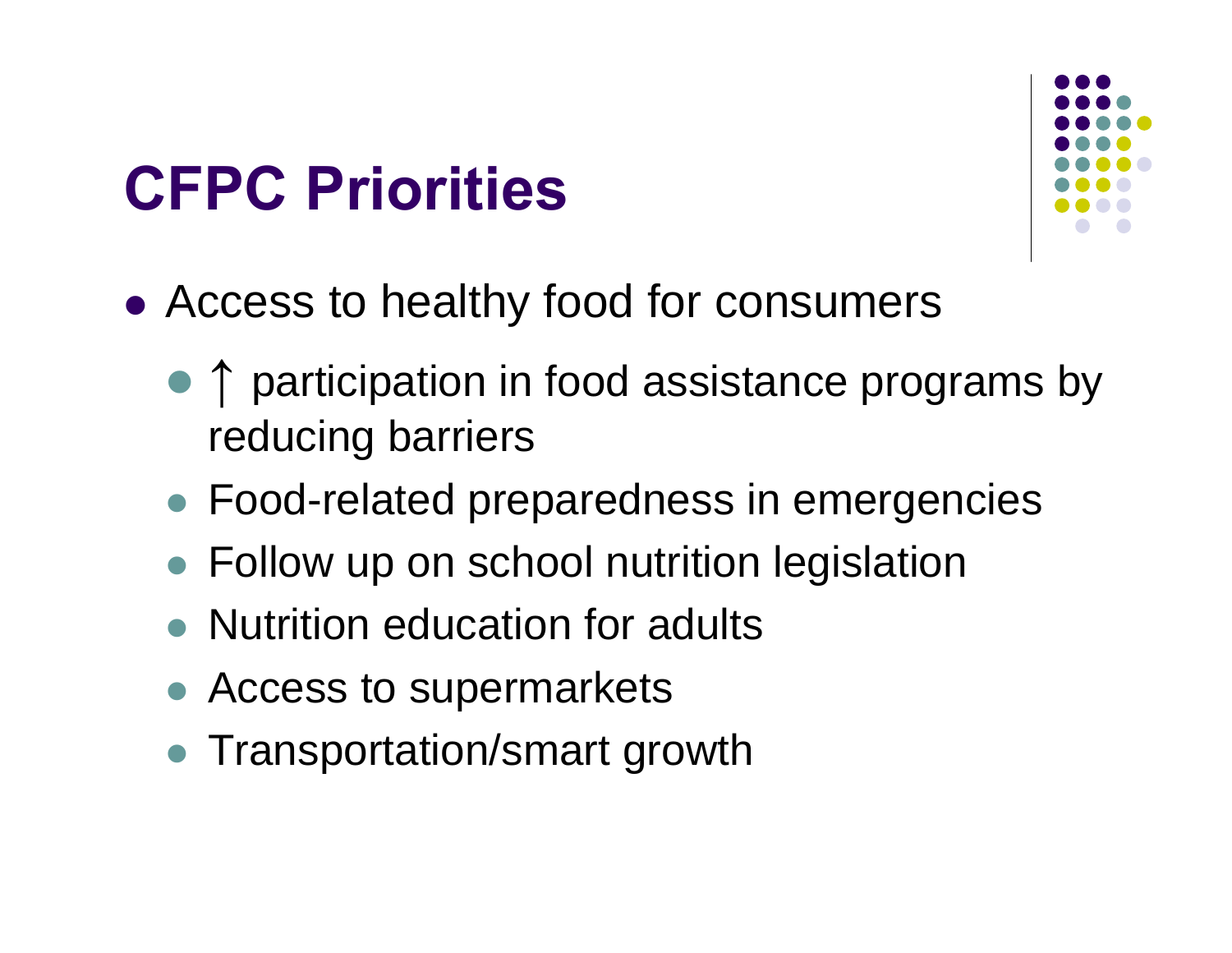## **CFPC Priorities**



- Preserving and increasing the production of healthy food in CT
	- Farmland Preservation
	- Farm viability
	- $\bullet$ Meat processing
	- Smart growth